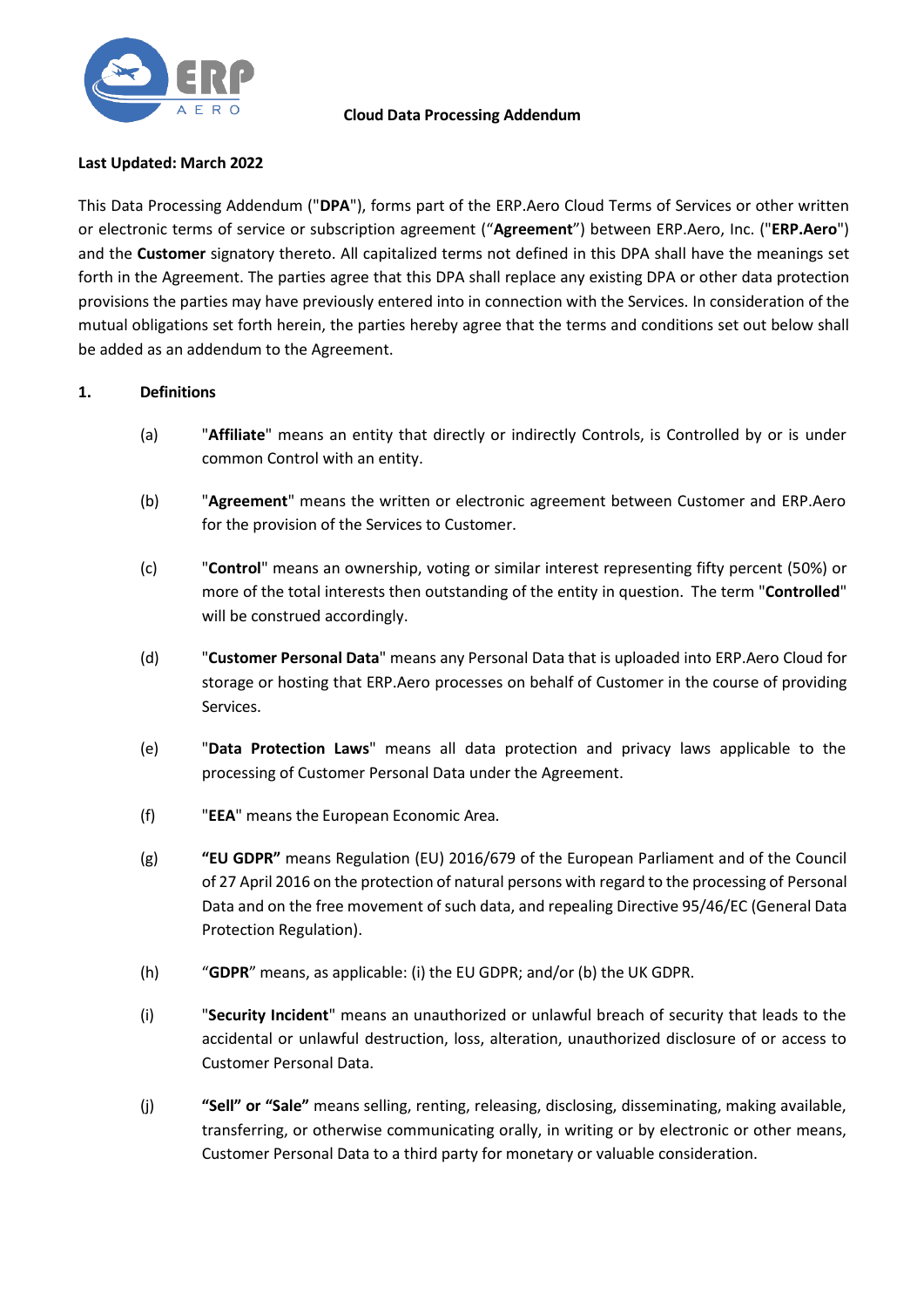- (k) "**Services**" means any cloud service offering provided by ERP.Aero to Customer pursuant to the Agreement.
- (l) "**Subprocessor**" means any Processor engaged by ERP.Aero or its Affiliates to assist in fulfilling its obligations with respect to providing the Services pursuant to the Agreement or this DPA. Subprocessors may include third parties or ERP.Aero's Affiliates.
- (m) **"UK GDPR"** means the EU GDPR as amended and incorporated into UK law under the UK European Union (Withdrawal) Act 2018, and applicable secondary legislation made under that Act.
- (n) The terms "**Controller**", "**Data Subject**", "**Processor**," "**process**,", "**processing**" and "**Personal Data**" have the meanings given to them in applicable Data Protection Laws.

# **2. Scope of this DPA**

This DPA applies where and only to the extent that ERP.Aero processes Customer Personal Data on behalf of Customer in the course of providing Services to the Customer pursuant to the Agreement. The DPA does not apply where ERP.Aero determines the purpose and means of the processing of Personal Data.

#### **3. Roles and Scope of Processing**

- 3.1 Role of the Parties. As between the parties, Customer may act as Controller and/or Processor of Customer Personal Data and ERP.Aero may act as Processor and/or subprocessor of Customer Personal Data. Nothing in the Agreement or in this DPA shall prevent ERP.Aero from using or sharing any data that ERP.Aero would otherwise collect and process independently of Customer's use of the Services.
- 3.2 Customer as Controller of Customer Personal Data. If Customer is Controller of Customer Personal Data, Customer agrees that (i) it will comply with its obligations as a Controller under Data Protection Laws in respect of its processing of Customer Personal Data and any processing instructions it issues to ERP.Aero; and (ii) it has provided notice and obtained (or will obtain) all consents and rights necessary for ERP.Aero to process Customer Personal Data pursuant to the Agreement and this DPA.
- 3.3 Customer as Processor of Customer Personal Data. If Customer is Processor of Customer Personal Data, Customer warrants on an ongoing basis that the relevant Controller has authorized: (i) ERP.Aero's processing of Customer Personal Data as outlined in this DPA and in Exhibit A; (ii) Customer's appointment of ERP.Aero as another processor; and (iii) ERP.Aero's engagement of Subprocessors as described in Section 5 below. To the extent required by applicable Data Protection Laws, Customer will immediately forward to the relevant Controller any notice provided by ERP.Aero in connection to this DPA.
- 3.4 Customer Instructions. ERP.Aero will process Customer Personal Data only (i) for the purpose of providing the Services and in accordance with Customer's documented lawful instructions as set forth in the Agreement and this DPA; (ii) as part of the direct business relationship between Customer and ERP.Aero; (iii) on behalf of Customer and ERP.Aero's other customers, to the extent necessary to detect data security incidents, or protect against fraudulent or illegal activity; or (iv) as required by law, provided ERP.Aero shall inform Customer of such legal requirement prior to commencing such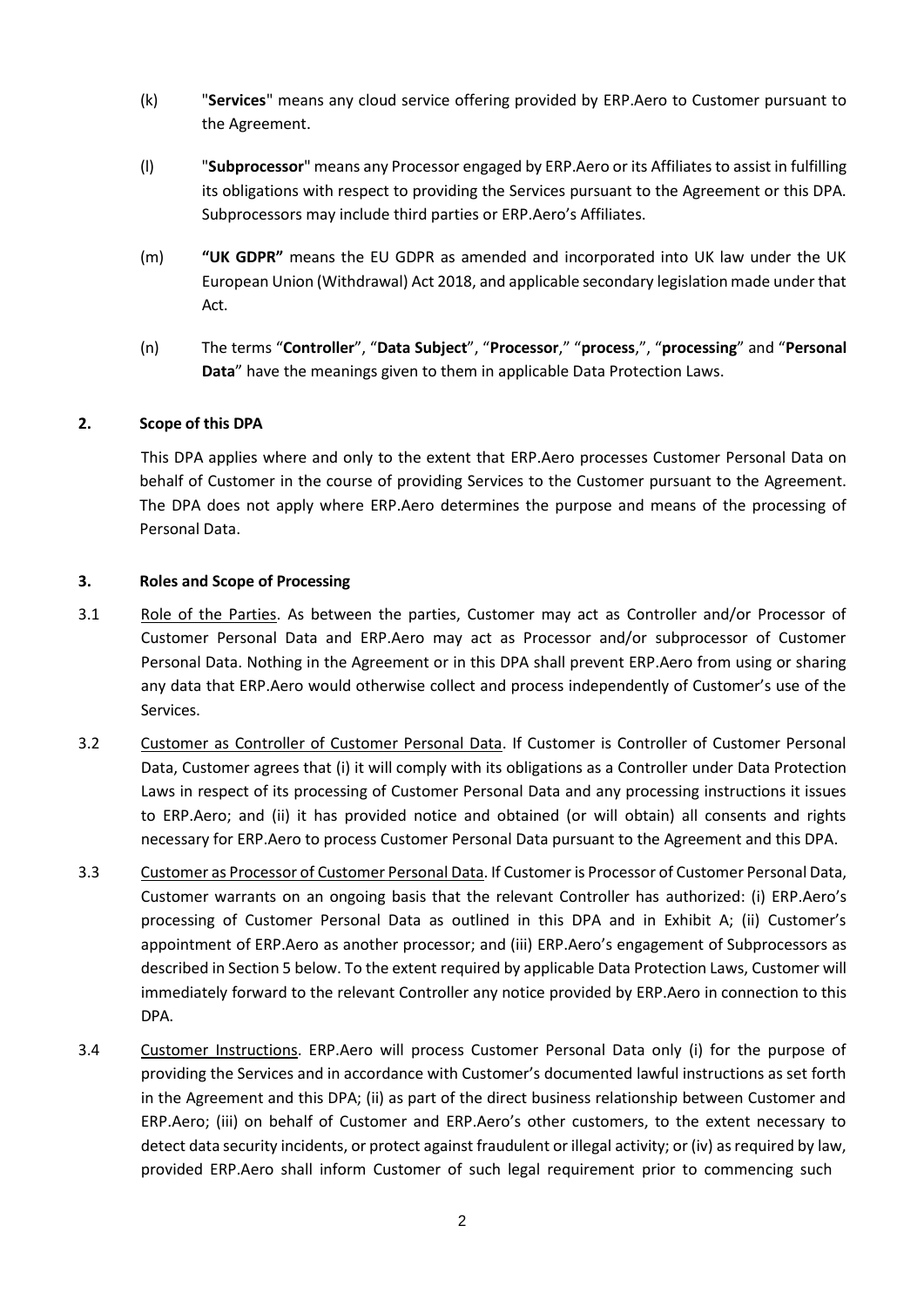processing unless prohibited by law. The parties agree that the Customer's complete and final instructions with regard to the nature and purposes of the processing are set out in this DPA. ERP.Aero will not Sell Customer Personal Data. ERP.Aero certifies that it understands the restrictions in this Section 3.4 and will comply with such restrictions.

# 3.5 Details of Data Processing

- (a) Subject matter. The subject matter of the data processing under this DPA is Customer Personal Data.
- (b) Duration of the processing. As between ERP.Aero and Customer, the duration of the data processing under this DPA is the term of the Agreement.
- (c) Purpose of the processing. Performance of the Services.
- (d) Nature of the processing: ERP.Aero will use and otherwise process Customer Personal Data only in accordance with Customer's documented instructions and as described and subject to the terms of the Agreement and this DPA.
- (e) Categories of data subjects: The data subjects of Customer may include Customer's end users, employees, contractors, suppliers, and other third parties.
- (f) Types of Customer Personal Data. Personal data processed under this DPA include Customer Personal Data. Customer acknowledges that it solely chooses the nature and types of Customer Personal Data and that ERP.Aero will be generally unaware of the details of Customer Personal Data processed within the Services.

# **4. Data Transfers**

- 4.1 Data Storage and Processing Facilities. Customer Personal Data will only be deployed in the geographic location(s) that Customer specifies via the Service (the "**Deployment Region**"). Customer is solely responsible for any transfer of Customer Personal Data caused by Customer's subsequent designation of other Deployment Regions. ERP.Aero may process Customer Personal Data anywhere in the world where ERP.Aero, its Affiliates or its Subprocessors maintain data processing operations. ERP.Aero will at all times provide an adequate level of protection for the Customer Personal Data processed, in accordance with the requirements of applicable Data Protection Laws.
- 4.2 Cross-Border Transfers. Where the transfer of Customer Personal Data is from the EEA, Switzerland or the United Kingdom to a territory which has not been recognized by the European Commission as providing an adequate level of protection for Customer Personal Data on the basis of Article 45 GDPR (or in the case of transfers from the United Kingdom, by the United Kingdom Government), ERP.Aero agrees to process that Customer Personal Data in compliance with the provisions outlined in Exhibit A hereto, which forms an integral part of this DPA.

#### **5. Subprocessing**

5.1 Authorized Subprocessors. Customer agrees that in order to provide the Services, ERP.Aero may engage Subprocessors to process Customer Personal Data. ERP.Aero maintains a list of its authorized Subprocessors on its website at [https://erp.aero/privacy/third-party-providers.](https://erp.aero/privacy/third-party-providers)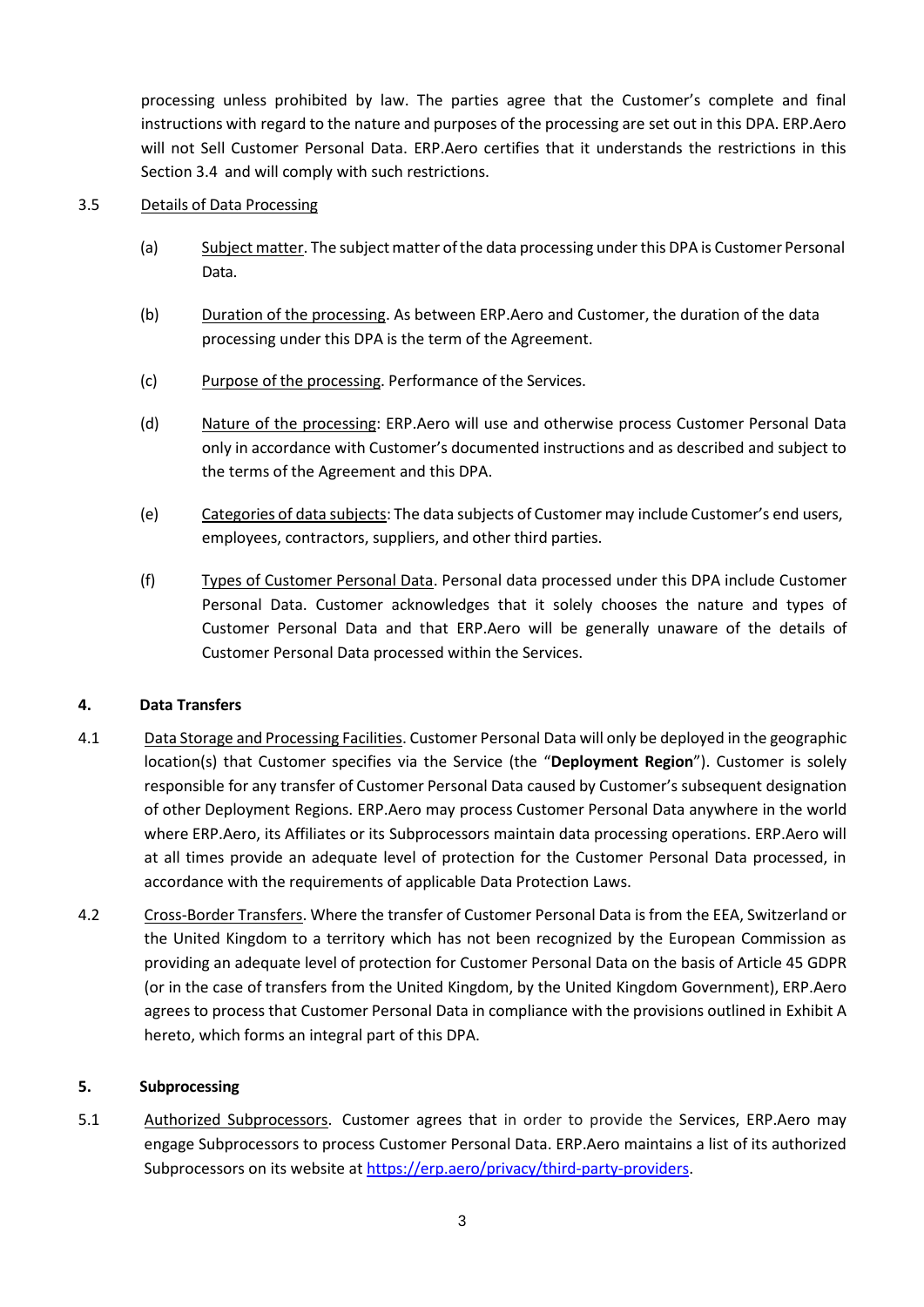- 5.2 Subprocessor Obligations. Where ERP.Aero authorizes any Subprocessor as described in Section 5.1 above:
	- (a) ERP.Aero will restrict the Subprocessors access to Customer Personal Data only to what is necessary to assist ERP.Aero in providing or maintaining the Services, and will prohibit the Subprocessor from accessing Customer Personal Data for any other purpose;
	- (b) ERP.Aero will enter or has already entered into a written agreement with the Subprocessor imposing data protection terms that require the Subprocessor to protect the Customer Personal Data to the standard required by applicable Data Protection Laws; and
	- (c) ERP.Aero will remain responsible for its compliance with the obligations of this DPA and for any acts or omissions of the Subprocessor that cause ERP.Aero to breach any of its obligations under this DPA.
- 5.3 Subprocessor Updates. ERP.Aero will provide Customer with a 30-day prior notice on its website if it intends to make any changes to its Subprocessors. Customer may receive notifications of new Subprocessors and updates to existing Subprocessors by becoming members of [ERP.Aero](https://community.erp.aero/)  [Community.](https://community.erp.aero/) Customer may, within 90 days of notification, object in writing to ERP.Aero's appointment of a new Subprocessor, provided that such objection is based on reasonable grounds relating to the processing of Customer Personal Data by the new Subprocessor. In such event, the parties will discuss such objection in good faith with a view to achieving resolution. If this is not possible, Customer may suspend or terminate the Agreement (without prejudice to any fees incurred by Customer prior to suspension or termination).

# **6. Security Measures and Security Incident Response**

- 6.1 Security Measures*.* ERP.Aero has implemented and will maintain appropriate technical and organizational security measures to protect Customer Personal Data from Security Incidents and to preserve the security and confidentiality of the Customer Personal Data ("**Security Measures**"). The Security Measures applicable to the Services are set forth in the ERP.Aero Cloud Security Addendum available at [https://www.ERP.Aero/security](https://www.erp.aero/security) as updated or replaced from time to time in accordance with Section 6.2 below.
- 6.2 Updates to Security Measures. Customer has carried out its own review of the information made available by ERP.Aero relating to data security and has made an independent determination that the Services meet Customer's requirements and legal obligations under Data Protection Laws. Customer acknowledges that the Security Measures are subject to technical progress and development and that ERP.Aero may update or modify the Security Measures from time to time provided that such updates and modifications do not result in the degradation of the overall security of the Services purchased by the Customer.
- 6.3 Personnel. ERP.Aero restricts its personnel from processing Customer Personal Data without authorization by ERP.Aero as set forth in the Security Measures and shall ensure that any person who is authorized by ERP.Aero to process Customer Personal Data is under an appropriate obligation of confidentiality.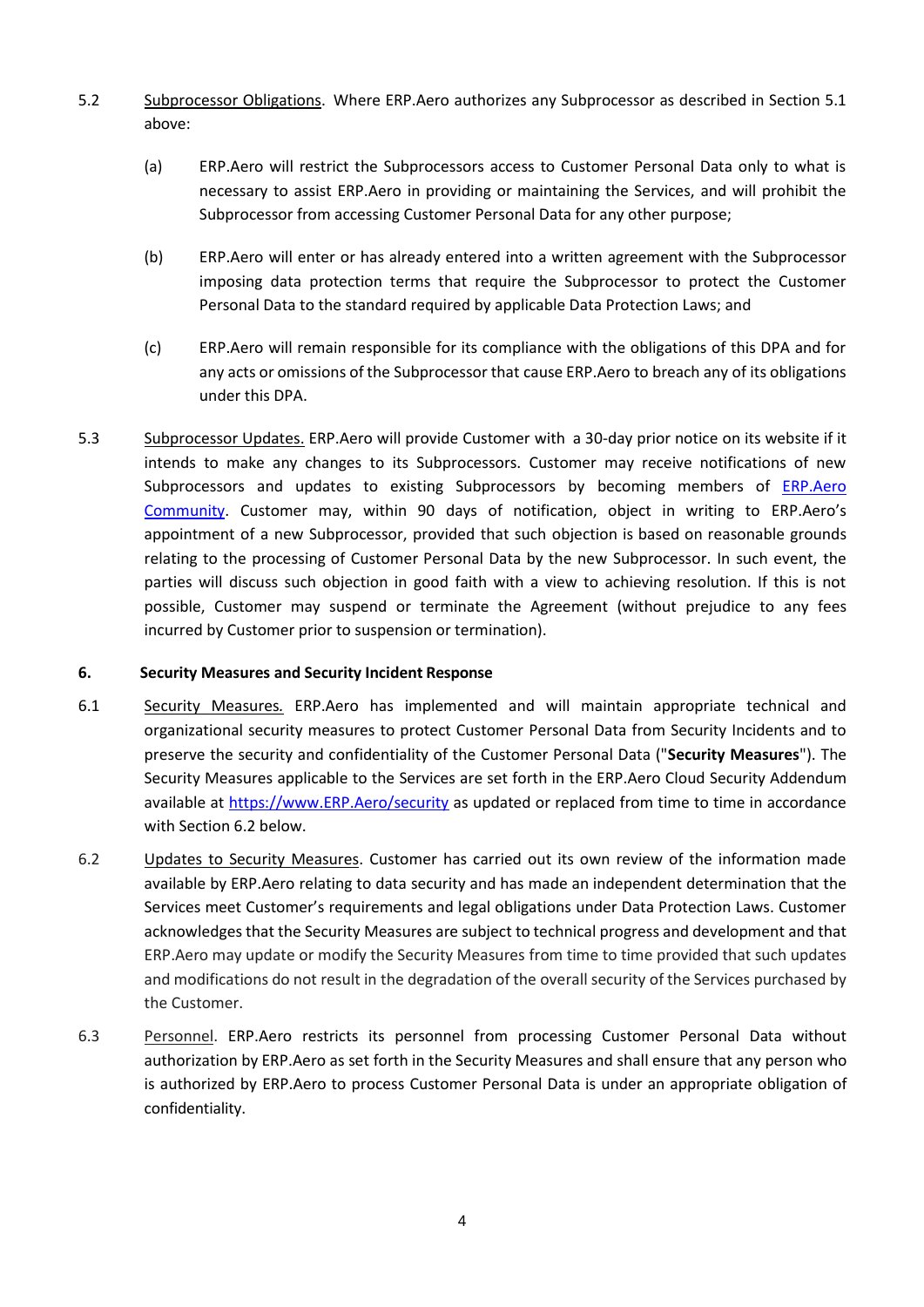- 6.4 Customer Responsibilities. Without prejudice to ERP.Aero's obligations under this DPA, and elsewhere in the Agreement, Customer is responsible for its secure use of the Services, including: (i) protecting account authentication credentials; (ii) protecting the security of Customer Personal Data when in transit to and from the Services; (iii) implementing measures to allow Customer to backup and archive appropriately in order to restore availability and access to Customer Personal Data in a timely manner in the event of a physical or technical incident; and (iv) taking any appropriate steps to securely encrypt or pseudonymise any Customer Personal Data uploaded to the Services.
- 6.5 Security Incident. In the event of a Security Incident, ERP.Aero will notify Customer without undue delay and will provide updates to Customer. ERP.Aero will reasonably cooperate with Customer as required to fulfill Customer's obligations under Data Protection Laws.

# **7. Audits**

- 7.1 Audit Reports*.* ERP.Aero uses external auditors to evaluate the continued effectiveness of its Security Measures. Upon request and at no additional cost to Customer, ERP.Aero will provide Customer access to reasonably requested documentation evidencing such effectiveness in the form of the relevant audits or certifications listed in the ERP.Aero Cloud Security Addendum ("**Audit Reports**"). Audit Reports shall be subject to the confidentiality provisions of the Agreement. ERP.Aero shall also respond to any written audit questions submitted to it by Customer provided that Customer shall not exercise this right more than once per year.
- 7.2 Customer Audit Rights*.* To the extent Customer's audit requirements under applicable Data Protection Laws cannot reasonably be satisfied through Audit Reports, documentation or compliance information ERP.Aero makes generally available to its customers, ERP.Aero will promptly respond to Customer's additional audit requests. Before the commencement of an audit, Customer and ERP.Aero will mutually agree upon the scope, timing, duration, and control and evidence requirements, provided that this requirement to agree will not permit ERP.Aero to unreasonably delay performance of the audit. To the extent needed to perform the audit, ERP.Aero will make the processing systems, facilities and supporting documentation relevant to the processing of Customer Personal Data by ERP.Aero available. Neither Customer nor the third-party auditors, if any, shall have access to any data from ERP.Aero's other customers or to ERP.Aero systems or facilities not involved in the processing of Customer Personal Data. Customer is responsible for all costs and expenses related to such audit, including all reasonable costs and expenses for any and all time ERP.Aero expends for any such audit*.*

# **8. Return or Deletion of Data**

Upon termination or expiration of the Agreement, ERP.Aero shall (at Customer's election) delete or return to Customer all Customer Personal Data in its possession or control in accordance with the terms of the Agreement. This requirement shall not apply to the extent ERP.Aero is required by applicable law to retain some or all of the Customer Personal Data, or to Customer Personal Data it has archived on back-up systems, which Customer Personal Data ERP.Aero shall securely isolate and protect from any further processing, except to the extent required by law.

#### **9. Cooperation**

9.1 Data Subject Request. The Services provide Customer with the ability to retrieve and delete Customer Personal Data. Customer may use these controls to comply with Customer's obligations under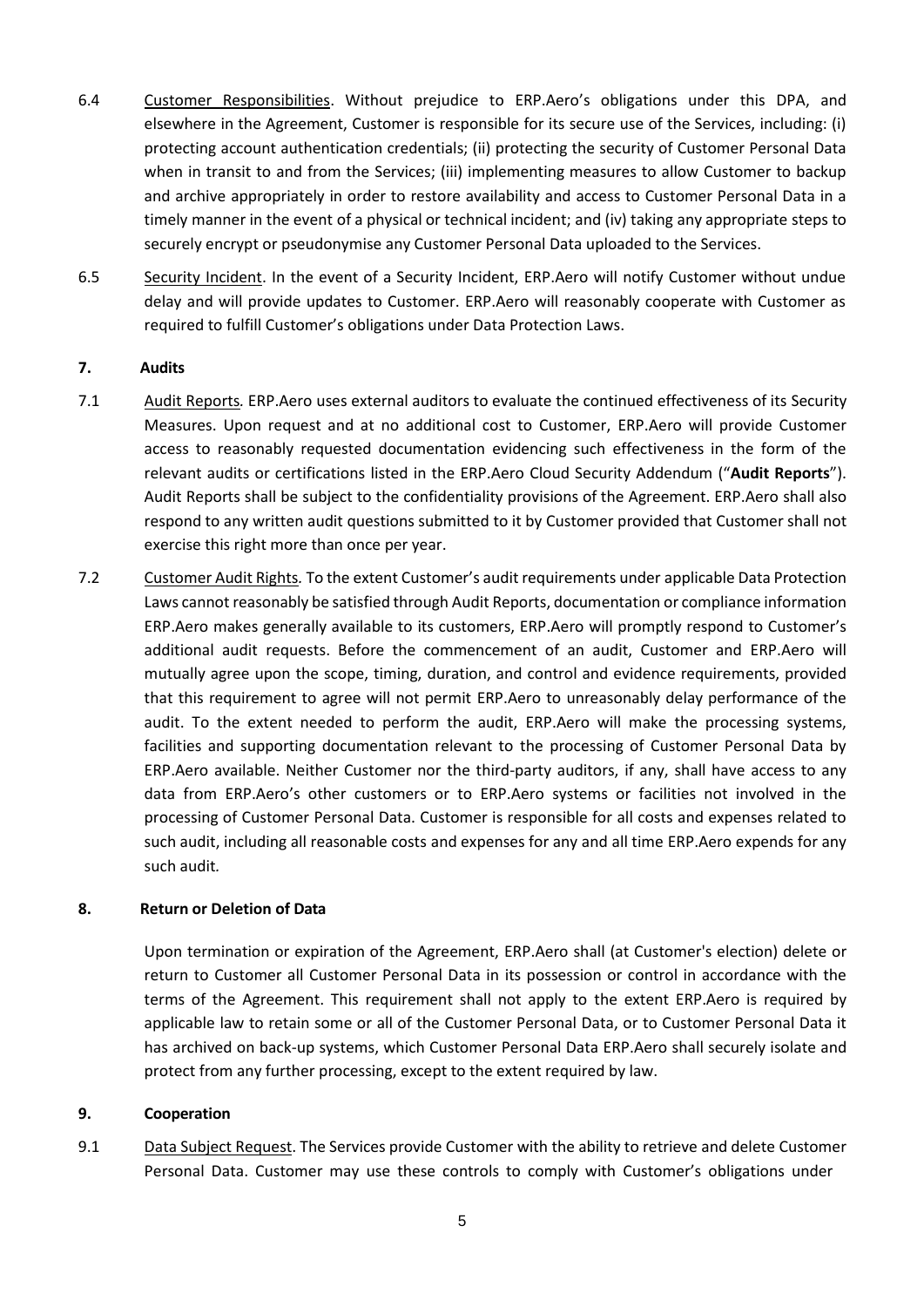applicable Data Protection Laws, including Customer's obligations related to any requests from data subjects ("**Data Subject Requests**"). To the extent that Customer is unable to independently access the relevant Customer Personal Data using such controls or otherwise, ERP.Aero shall (at Customer's expense) provide reasonable cooperation to assist Customer to respond to such Data Subject Requests. In the event that any such Data Subject Request is made directly to ERP.Aero, ERP.Aero shall, to the extent legally permitted: (i) advise the data subject to submit their Data Subject Request to Customer; (ii) promptly notify Customer; and (iii) not otherwise respond to that Data Subject Request without authorization from Customer unless legally compelled to do so. Customer will be responsible for responding to any such Data Subject Requests.

- 9.2 Requests for Customer Personal Data. If ERP.Aero receives a subpoena, court order, warrant or other legal demand from law enforcement or public or judicial authorities seeking the disclosure of Customer Personal Data, ERP.Aero shall, to the extent permitted by applicable laws, promptly notify Customer in writing of such request and reasonably cooperate with Customer to limit, challenge or protect against such disclosure.
- 9.3 Legal Compliance. To the extent ERP.Aero is required under applicable Data Protection Laws, ERP.Aero will (at Customer's expense) provide reasonably requested information regarding the Services to enable the Customer to carry out data protection impact assessments and prior consultations with data protection authorities as required by law.

#### **10. General**

- 10.1 For the avoidance of doubt, any claim or remedies the Customer and/or its Affiliates may have against ERP.Aero, any of its Affiliates and their respective employees, agents and Subprocessors (hereinafter "**ERP.Aero Group**") arising under or in connection with this DPA, including: (i) for breach of this DPA; (ii) for breach of cross-border data transfers and related provisions outlined in the Standard Contractual Clauses(to the extent applicable and as defined in Exhibit A hereto); (iii) as a result of fines (administrative, regulatory or otherwise) imposed upon Customer; and (iv) under applicable Data Protection Laws, including any claims relating to damages paid to a data subject, will be subject to any limitation of liability provisions (including any agreed aggregate financial cap) that apply under the Agreement. Such limitation of liability does not apply to any direct claim or remedies a data subject may have against Customer or ERP.Aero. Customer further agrees that any regulatory penalties incurred by ERP.Aero Group in relation to the Customer Personal Data that arise as a result of, or in connection with, Customer's failure to comply with its obligations under this DPA or any applicable Data Protection Laws shall count toward and reduce ERP.Aero's liability under the Agreement as if it were liability to the Customer under the Agreement.
- 10.2 Any claims against ERP.Aero or its Affiliates under this DPA shall be brought solely against the entity that is a party to the Agreement. No one other than a party to this DPA, their successors and permitted assignees shall have any right to enforce any of its terms.
- 10.3 To the extent reasonably necessary to comply with changes to applicable Data Protection Laws or in response to guidance or mandates issued by any court, regulatory body, or supervisory authority with jurisdiction over ERP.Aero, ERP.Aero may modify, amend, or supplement the terms of this DPA. ERP.Aero will endeavour to provide prior written notice of any such changes to Customer by posting a notice on ERP.Aero's website and/or in Customer's ERP.Aero Cloud web portal, where applicable.
- 10.4 This DPA will be governed by and construed in accordance with governing law and jurisdiction provisions in the Agreement, unless required otherwise by applicable Data Protection Laws.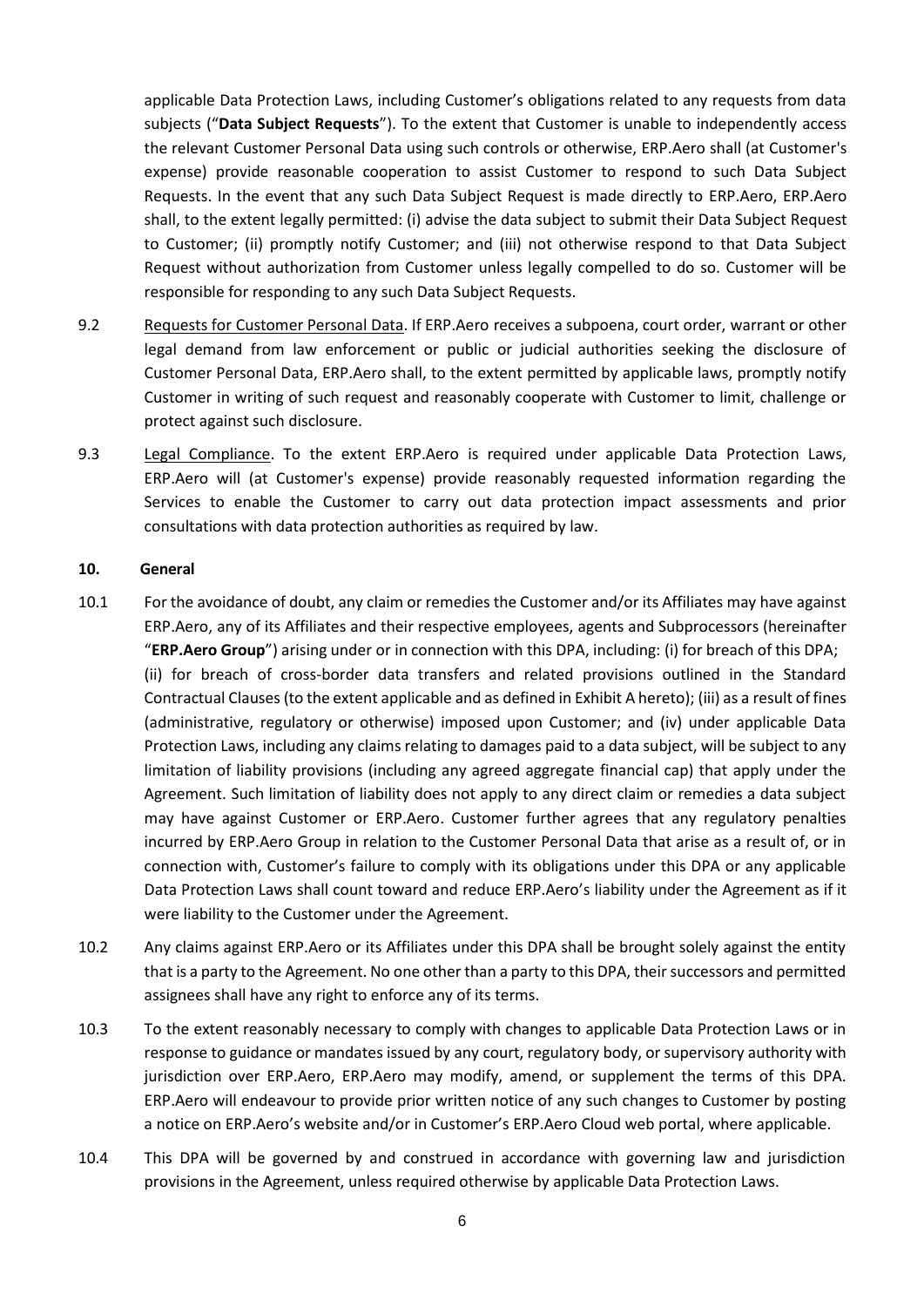- 10.5 Except for the changes made by this DPA, the Agreement remains unchanged and in full force and effect. In the event of any conflict or inconsistency among the following documents, the order of precedence will be: (1) the applicable terms in Exhibit A (Cross-Border Data Transfers); (2) the terms of this DPA outside of Exhibit A; and (3) the Agreement. Any claims brought in connection with this DPA will be subject to the terms and conditions, including, but not limited to, the exclusions and limitations set forth in the Agreement.
- 10.6 If any provision of this DPA is found by any court or administrative body of competent jurisdiction to be invalid or unenforceable, then the invalidity or unenforceability of such provision does not affect any other provision of this DPA and all provisions not affected by such invalidity or unenforceability will remain in full force and effect.